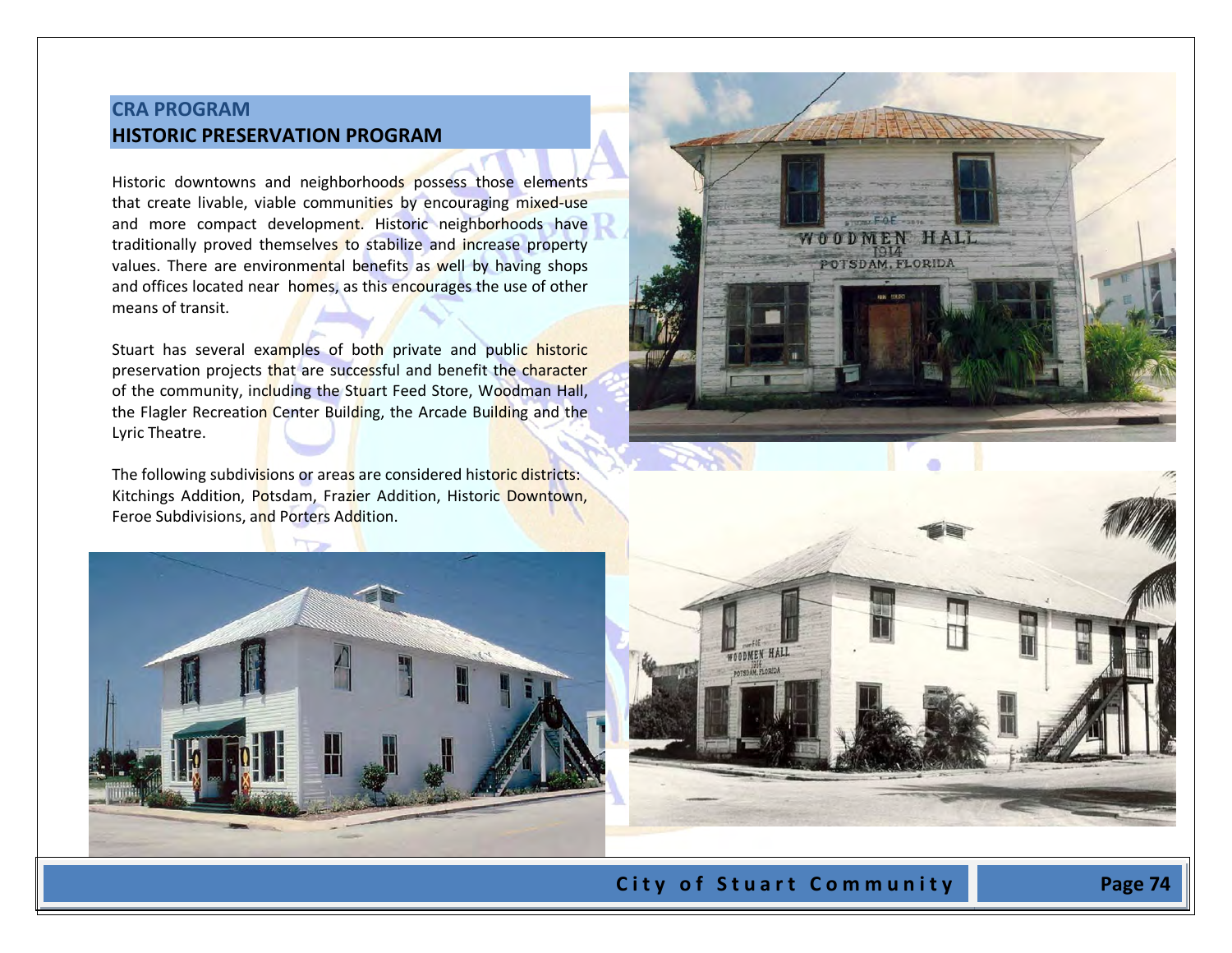The program's intent is to educate the general public as to the benefits of historic preservation to generate support for the CRA's preservation activities and encourage preservation both in neighborhoods and commercial areas. The tools in this program can be utilized with other programs in the Plan.

#### **Program Objectives**

- Preserve the heritage of Stuart;
- Use historic preservation as a tool for economic restructuring;
- Utilize historic preservation to combat and eliminate blight;
- Encourage restoration and maintenance of historic

#### buildings;

- Maintain and restore all public historic buildings;
- Encourage the compatibility of historic structures and new structures in residential and commercial areas.
- Utilize the historical architectural styles of Stuart as a reference for new construction styles; and
- Provide sites for historic buildings displaced by redevelopment.

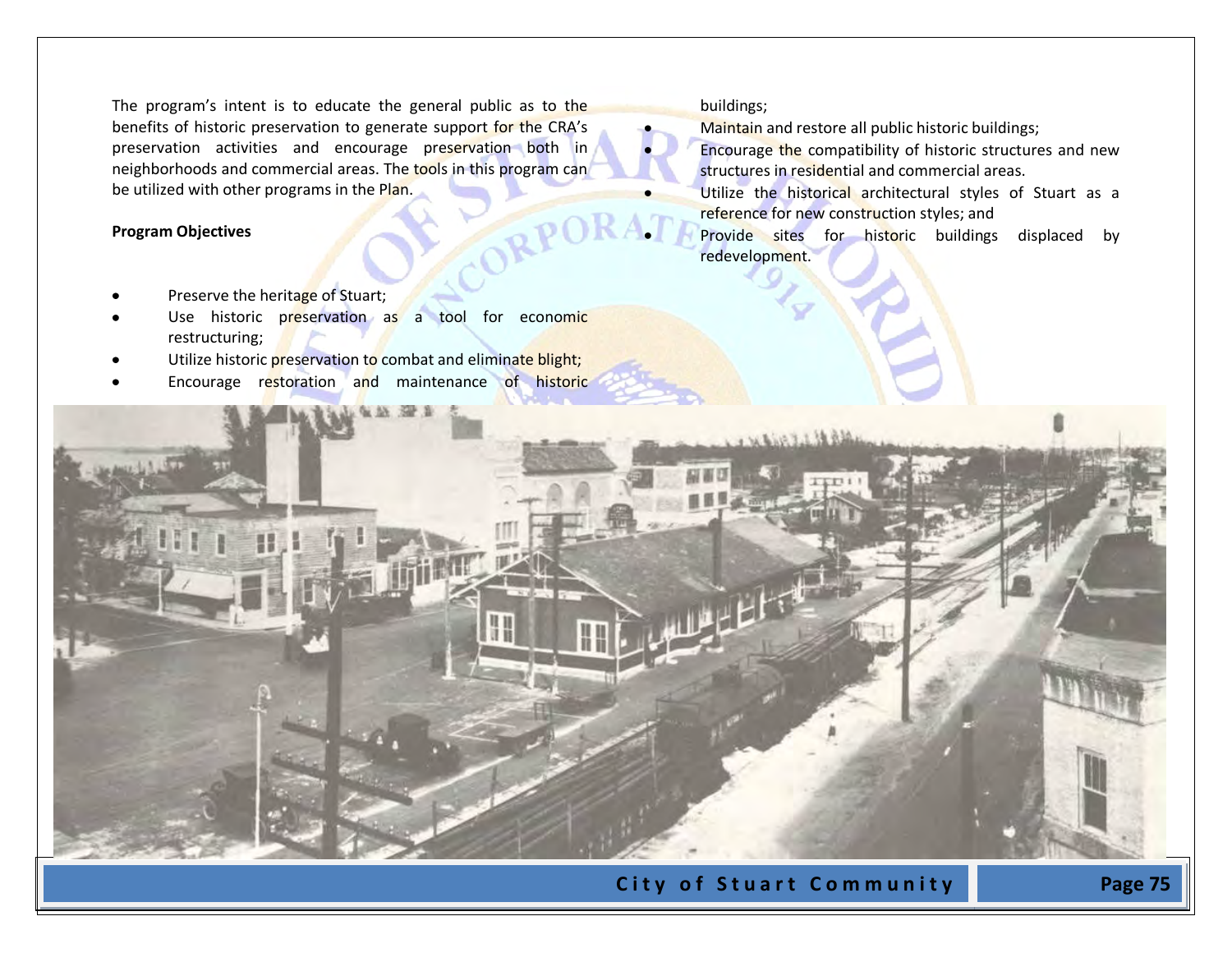#### **Program Description**

- Identify and create a historic district with sub-districts;
- The CRA will purchase vacant lots to be used for the relocation of historic homes displaced by redevelopment in the CRA district;
- Support the Frazier Addition historic district and any other neighborhood area that meets the city's standards for a district;

**ED.W. PARK** 

- Support historic building renovation standards that meet both the Department of Interior Standards and the City's building codes;
- Provide grants and loans for historic facade restoration, including the establishment of façade easements in return for such incentives. Any structure

**STUART FEED STORE** 

receiving assistance by the CRA or City must be listed on the local historic preservation register;

Provide funds for improvement and maintenance of publicly owned or non-profit owned historic structures, for example the Stuart Feed Store, Lyric Theatre, Cultural Courthouse Center, and others within the CRA Area;

- Provide grants and loans for parking facilities for commercial historic structures which are in need of assistance;
- Review and recommend changes to the building codes, zoning codes, and other land development regulations for adaptive reuse and renovation of existing historic structures;
- Provide architectural, engineers, and planning assistance to the private and public sector for historic preservation projects;

Acquire historic buildings which are threatened by decay or demolition and provide, if required, structural and façade improvements in order to maintain the historic integrity of a structure and resell to the private or public sector for redevelopment;

Acquire historic buildings, which are underutilized and are ripe for redevelopment. If necessary the CRA may provide structural and façade improvements in order to maintain the historic integrity of a structure and resell to the private or public sector for redevelopment;

## City of Stuart Community<sup>1</sup> Page 76